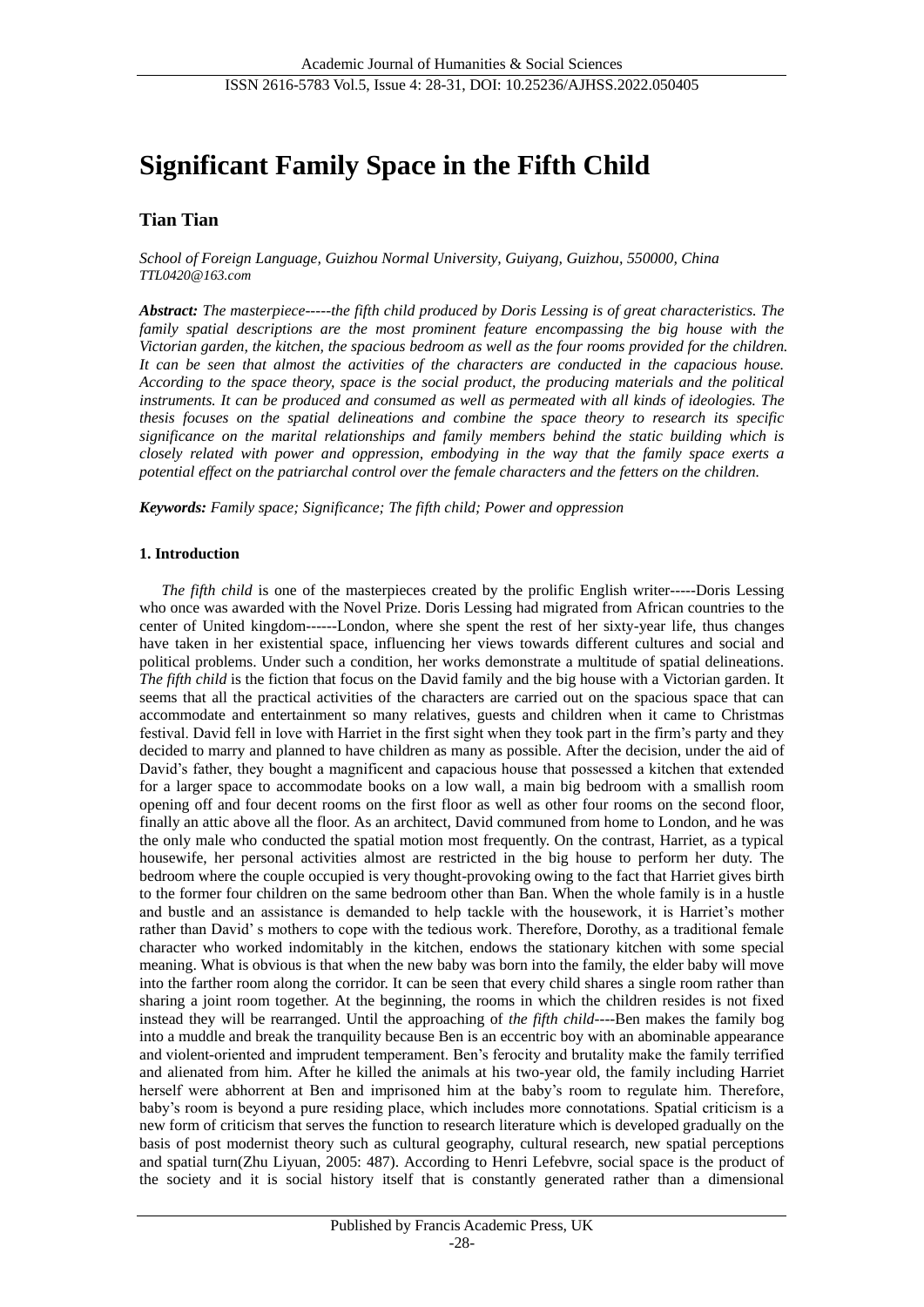counterpart of time. It is strengthened that social space is not a random and spontaneous process instead it demonstrates a natural, psychological and social dimension which concentrates on the concrete space, spatial presentation and spatial practice(1991: 26). What's more, social space features on politics which can be consumed as the authoritative and violent product which is decided by the upper regulators and politicians(1991: 31). Social space is not motionless, objective and passive which means that space is closely tied with human's practical activity(Zhang Xiaoyi, 2018: 40). Besides, it is permeated with all kinds of ideologies, which can also be consolidated by the erection structure(1991:30) . Family space belongs to social space and embodies the family ideology and ethics, which will exert a potential influence on the internal part of the family. Therefore, in terms of the magnificent Victorian house with the garden and its layout including the kitchen, the bedroom and the smallish room, what is the significance hided behind the motionless house? This essay will delve into the issue and it will be developed on the basis of power and oppression as well as the ideological conflict.

## **2. Power and Oppression**

It is well-acknowledged that houses serve a great function in the family ethics and it becomes abstract symbol evolving from a concrete family carrier and closely link to the family members encompassing the marital and parental relationships. Besides, houses, like the melting pot, have witnessed and congregated different ideologies where all the ideologies entwine and ignite the new fires, which may engender the physical and psychological barrier and conflict. The external buildings are not merely a still physical space, it is the spatial tool for the authority to achieve the politic aims, which can help the regulators wield power in a certain space. Foucault once supposed that modern society is a spatial, regulated and obedient one which should be regulated by space in which power is circulating and exerts an effect on creating and changing the individuals(2003: 46-47). For example, hospital and jail are the typical venue on which power is imposed in order that the regulator can better supervise and make them docile. When it comes to the relationship between space and individual, Foucault assumed that physical space can create a power mechanism where the hermetic spatial feature can be demonstrated, which makes the supervise and regulation possible(Wang Minan, 2006: 388). What's more, family space shapes the ethic relationship and produces the political relationships among the family members. David in *the fifth child* is an architect who is proficient in designing, constructing the building and arranging the spatial layout, which reflects on that he endeavors to construct his own personal space and measure the external size and design the internal layout of the house to constitute their felicitous family. Once the house is purchased and the family is set up, female characters and the children are reined by power flowing in the house and they are mired into the indoor world. The house serves its function in oppression when it is executed by the power body, which embodies in two aspects including the patriarchal power on the female characters and the repression on the insane Ben and other children.

#### *2.1 The patriarchal power over the female characters*

The most conspicuous significance that the enormous house endows with is that David has control on the marital relationships with Harriet, which helps build the patriarchal role and deprive Harriet of her self-identity and self-consciousness. There is no denying that women are inferior to men in the long trend of relationships between men and women. Even worse, women are not gallant to express their wills and plunged into the appendage for men. Though the second-wave feminism helped the female secure the rights in speech and society, it could not aid them extricate from the yoke of patriarchal social system. Women cannot enjoy the equality with men in thoughts, spirit and status. Harriet's family background is greatly different from David's. Before their marriage, Harriet is an picture-designer and is content with her current life. As a traditional and conservative female character, she cannot have a broad worldview and be self-independent. What's more, she is cultivated by Dorothy that family life was the basis for a happy one while David undergoes the mental misery because his parents divorced early and separately constituted their own family so he possessed two pairs of parents. However, he received a better education in public school because of his wealthy biological father. When he meets Harriet, he has been thirty and is aspiring for possessing a happy family with the espouse who has the identical life goal to erect his own status and identity in the family space so that he can compensate for the childhood's wretch. David's bedroom is large, locating at the back of the house overlooking a neglected garden and it is a shabby room, full of his boyhood as well as rather chilly in the English manner at his previous home, in Oxford , from which can be seen that David is not attached great importance to rather he is ranked on the marginal place by the family, making him feel desolate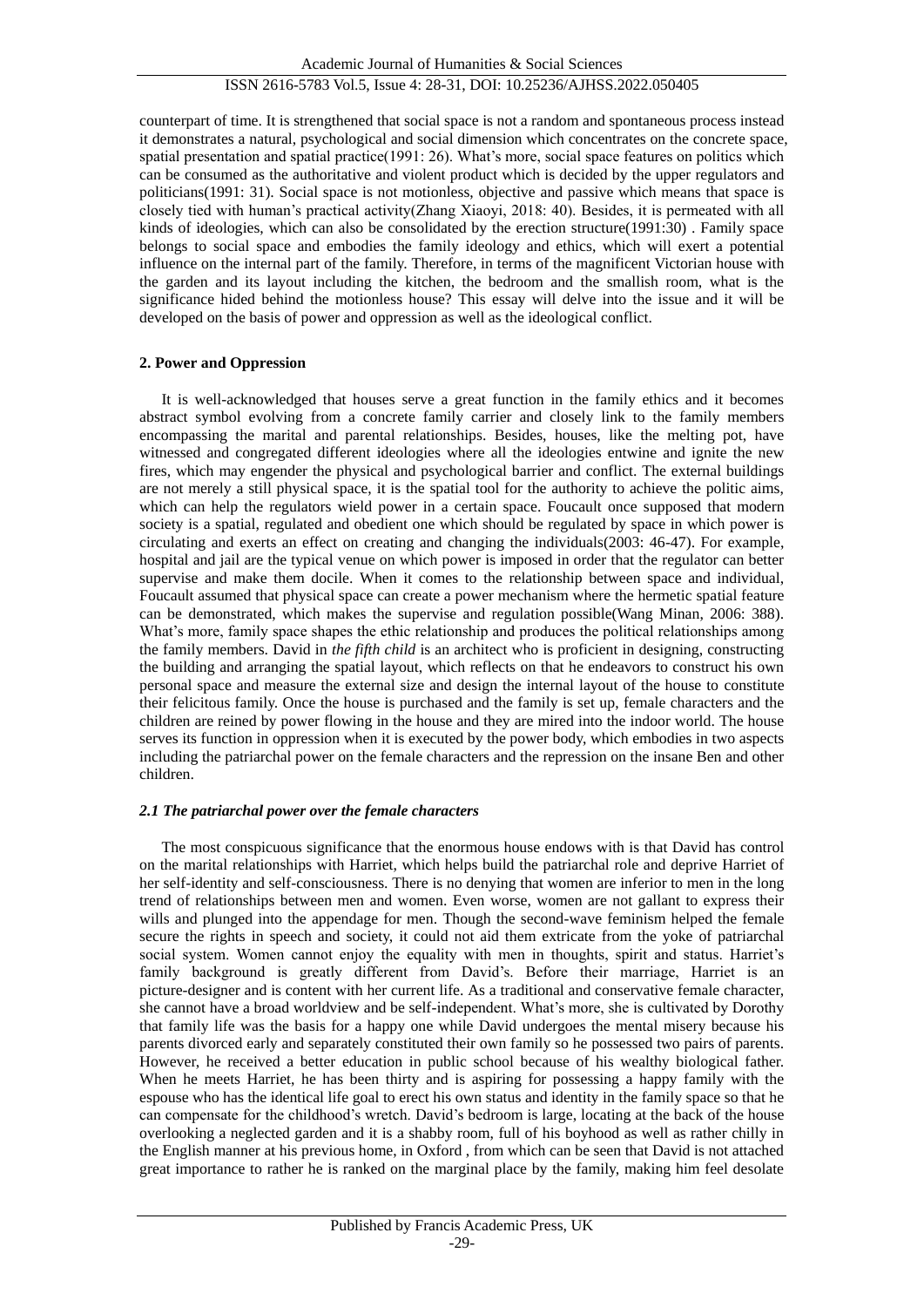Academic Journal of Humanities & Social Sciences

## ISSN 2616-5783 Vol.5, Issue 4: 28-31, DOI: 10.25236/AJHSS.2022.050405

and melancholic. Under such a situation, he has the inkling of constructing the family space with Harriet to extend and amplify the current space. Therefore, the couple purchases a large Victorian house in an overgrown garden, but it is a little overwhelmed for the middle-class couple to reimburse it. David's biological father--- James is a very affluent businessman handling the career both domestic and oversea who helps the young couple lessen the financial burden and assumes the responsibility for the mortgage. The economical advantages of James decides his and David's social status in the family, causing them possess more discourse power in the Victorian house while Dorothy and Harriet devote nothing to pay the mortgage and they have to bear the pressure mentally exerted by the male's economic power. Thus, the house is rendered the symbolic meaning of male semiotics to make the spiritual oppression on Harriet and other female characters through which males can take the advantage over the females and fetter women in the household activity. Confronted with such a spiritual burden, Dorothy and Harriet can only choose to make the due contributions to sustain the family and they have to separately play the role of baby-sister and housewife. Kitchen, the woeful place which requires the painstaking efforts, has ruined the imagined romance and poetics of the home. It seems that the family is not a whole warm residing place instead it serves the role as the curdle of producing foods and reserves the characteristics of the ancient hand-made workshops. Like a hand-made factory in the internal modern family, kitchen has encompassed the laboring processes which resembles one of the lower-class workers. What's more, kitchen not only represents the chores that the family had existed but also the subordinate status, which makes the family members overwhelming. Actually it is admitted that kitchen is the optimal place to accommodate the circulation of the patriarchal power and possesses the most profound vintage that the social structure has ingrained on the family space(Wang Minan, 2006: 619). It is admitted that Dorothy is a sincere, decent and unswerving character and she rears her three children on her own by the meager allowance. Under such a circumstance, Dorothy cannot pay a share of the house mortgage instead she immerses herself in taking care of the children and assuming the cooking activity in the kitchen and she is the female character that can be frequently seen toiling in the kitchen including cooking the meals and attending to the children and bears the oppression exerted by David and thoroughly is obedient to the males because of her lower social status. What's more, the bedroom where the couple lived is reckoned as an extensive space of David's power. The bedroom is once described as a reproductive venue in which David imposes his own ideas on Harriet that he is willing to have six children in order that he can possess a impeccable family. David is keen to occupy Harriet's body in the bedroom as soon as they purchase the Victorian house. Harriet was conquered by his vehement will and gave up her own intention. "He was making love with a deliberate, concentrated intensity, looking into her eyes, that made her accept him, his taking possession of the future in her. But his arm tightened around her, and he gripped her upper arm with a hand she had not believed could be so strong, insistent"(Doris Lessing, 1988: 10). This sentence expresses that David has taken control of Harriet and shows his powerful male power and amplifies his mental space by taking possessions of her body, making Harriet bogged into an overwhelming situation.

#### *2.2 An intangible oppression on Ben and the other four children*

When Harriet was pregnant with the fifth child, she felt something abnormal and eccentric. When Harriet was only three-month pregnant, "the little thing" had activated a lot and jolted, making David feel a jolt under his hand and a hard movement. The abnormal pregnant reaction made Harriet wretched and unbearable. Because of the strong belly tapping, Harriet could not do anything but laid on the bed to rest herself. She would always moan or whimper and her husband could not offer any comfort, therefore she resorted to Dr. Brett who gave her the sedative to appease the energetic baby. The uterus can be deemed as the private space to exert the external power on Ben by injecting the sedative dose to tame the violent baby. When the baby behaves outlandishly in the womb, which is different from the normal baby, and he wants to struggle out of the womb to catch the attention of Harriet, power will work out to regulate the vibrant baby and oppress him, which is also a harbinger that Ben is knocked in his baby's room and alienated from the outside world. The layout of the rooms distributed to their children is unequivocal. When the new baby comes to the world, the elder baby will be forced into the room beside the corridor which is far away from the big bedroom while the new baby will live into the baby room nestling the main bedroom which embodies that they occupies different place in their parents' heart. Different secrets are concealed in the couple's bedroom and the children's as well as the covert diversions and contradictions between them are strengthened. For example, Ben who lived in the baby's room makes Paul feel alienated and melancholic even show a detestable attitude towards Ben for he reckons that his parents consume more energy and time to attend to his brother instead they are oblivious towards Paul's demands. Therefore, in Paul's heart, the mental inflict on Ben has been inflamed even exacerbated, which makes Paul feel a sense of isolation. Separated by the rooms, Paul